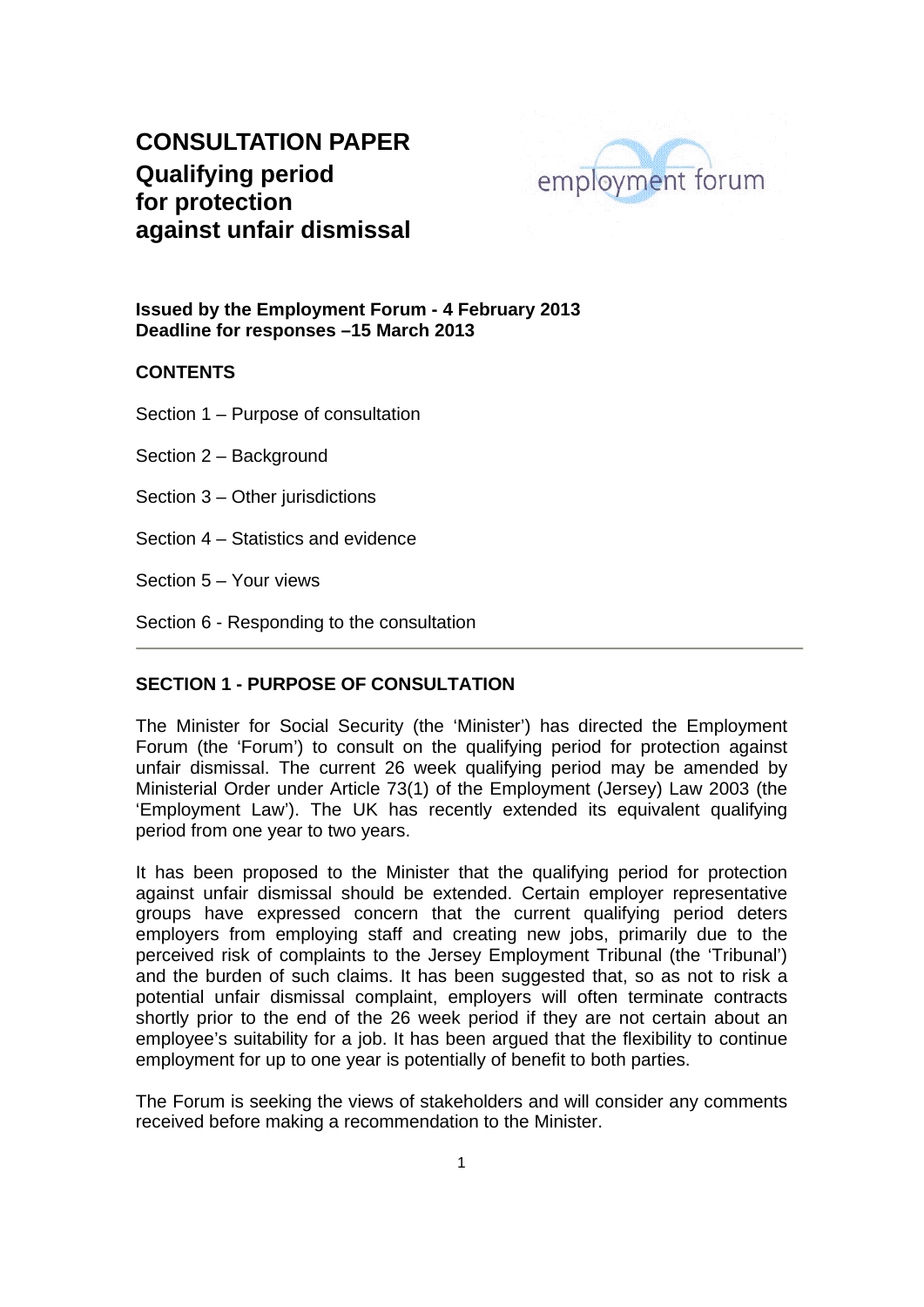

### **SECTION 2 – BACKGROUND**

#### **Proposals of the former Employment and Social Security Committee**

In preparing proposals for the first phase of employment legislation, the former Employment and Social Security Committee (the 'former Committee') had considered whether employees should be required to have served a qualifying period of employment before they become entitled to protection against unfair dismissal.

As reported in the former Committee's Proposition to the States on 'Employment Legislation<sup>'1</sup>, "after much consideration, the Committee has taken the view that *an unfair dismissal is unfair whenever it occurs, and accordingly it does not propose to recommend that a qualifying period be served in unfair dismissal situations"*.

The former Committee was of the view that, if contracts were properly negotiated and clearly understood by the parties and if good disciplinary and grievance procedures were in place, it should not be necessary to require an employee to have served a qualifying period of employment before they become entitled to present a complaint of unfair dismissal to the Tribunal.

### **Employment Forum Consultation (2001)**

The former Committee directed the Forum to consult on the matter of unfair dismissal in 2001. The Forum stated in its recommendation<sup>2</sup> to the former Committee that it became aware during consultation that many employers and members of the community were anxious that there should be a qualifying period. A recurring view seemed to be the need for employers to have the flexibility of a period of time in which to assess an employee's suitability for a post, without the fear of having to face a possible unfair dismissal claim at that end of that period if employment is to be terminated.

Responses to the question of what qualifying period should apply, if any, are set out in Table 1.

#### **Table 1**

 <sup>1</sup> P.99/2000, <u>www.statesassembly.gov.je/AssemblyPropositions/2000/11737-4324-2122005.pdf</u><br><sup>2</sup>http://gov.jp/SiteCellestionDesumente/Marking%20in%20.leres//P%20BecommendationEmplo http://gov.je/SiteCollectionDocuments/Working%20in%20Jersey/R%20RecommendationEmploymentForum UnfairDismissal%2020091211%20EV.pdf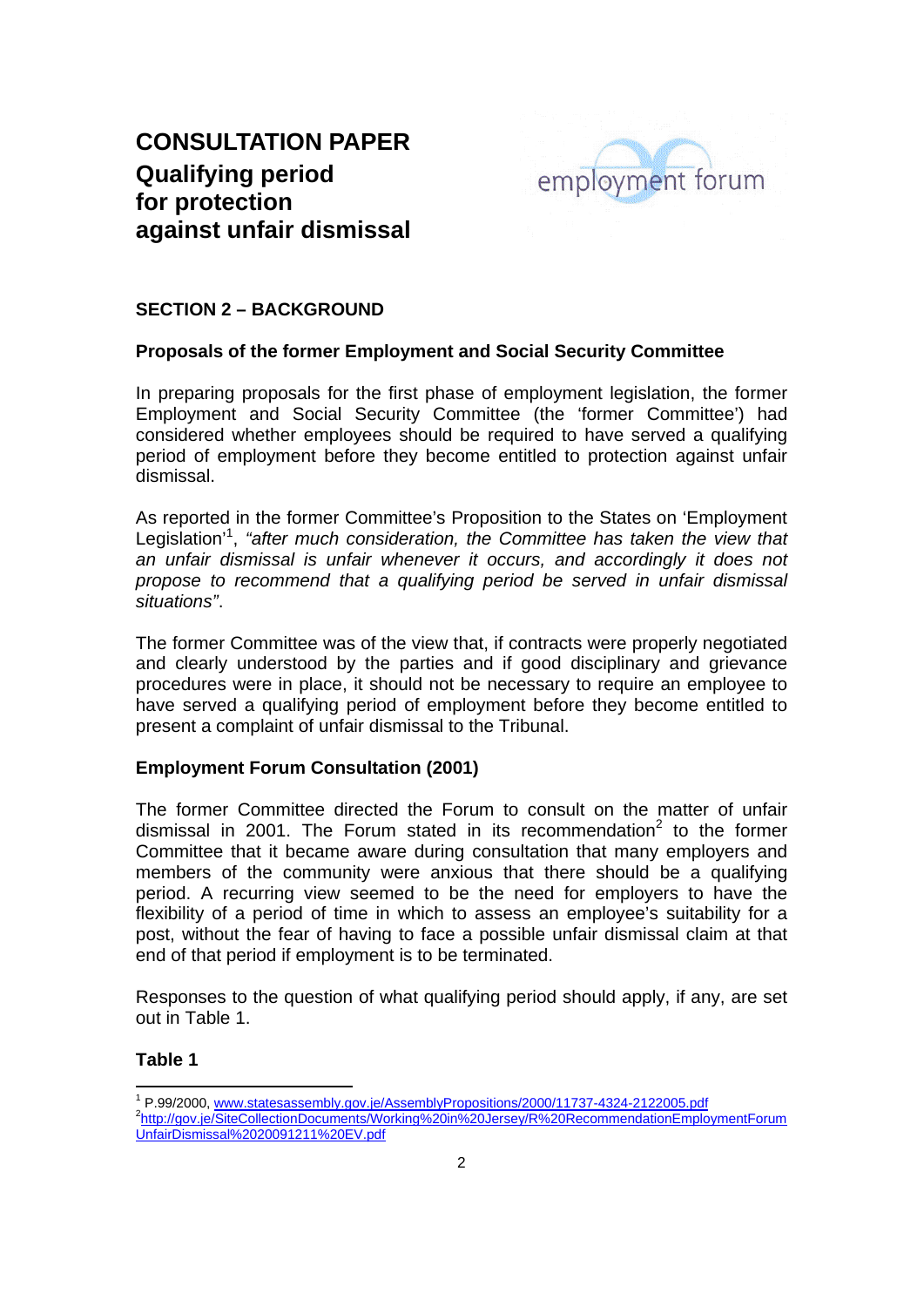

| <b>Qualifying period</b> | Number of responses in favour |
|--------------------------|-------------------------------|
| No qualifying period     |                               |
| 3 months                 |                               |
| 6 months                 |                               |
| vear                     | -                             |

Supporters of a three month qualifying period included the Jersey Citizen's Advice Bureau and the Jersey Advisory and Conciliation Service, whilst those who supported a one year qualifying period included organizations representing small businesses.

Comments received from respondents who opposed the former Committee's preferred nil qualifying period included;

*"A policy of no qualifying period is unnecessary in Jersey's particular circumstances of a very mobile workforce and full employment. In practice, employers find it difficult and expensive to fill vacancies, and we do not believe there is any evidence or reasonable expectation that employers would abuse their position during any qualifying period."* 

*"The recommendation made is over-protective for the employee at the expense of the employer. In an employee's market staff are in a strong and therefore a transient position. They can leave places of current employment and find alternative work very quickly as a result of the demands for staff already facing the marketplace."* 

*"While it is important that such dismissals are fair, it is more difficult to justify such subjective reasons for dismissal and, as a consequence it is probable, in my view, that the enforcement body could be swamped if this proposal were to be carried."* 

The Forum found that, if a qualifying period was to be provided, many respondents were of the view that it should be long enough to encompass the majority of probationary periods. Respondents' comments on this issue included;

*"The Forum will be aware that many employers have a probationary period, during which the termination process is slightly different to that which applies after the probationary period. The procedures allow a fair but realistic approach*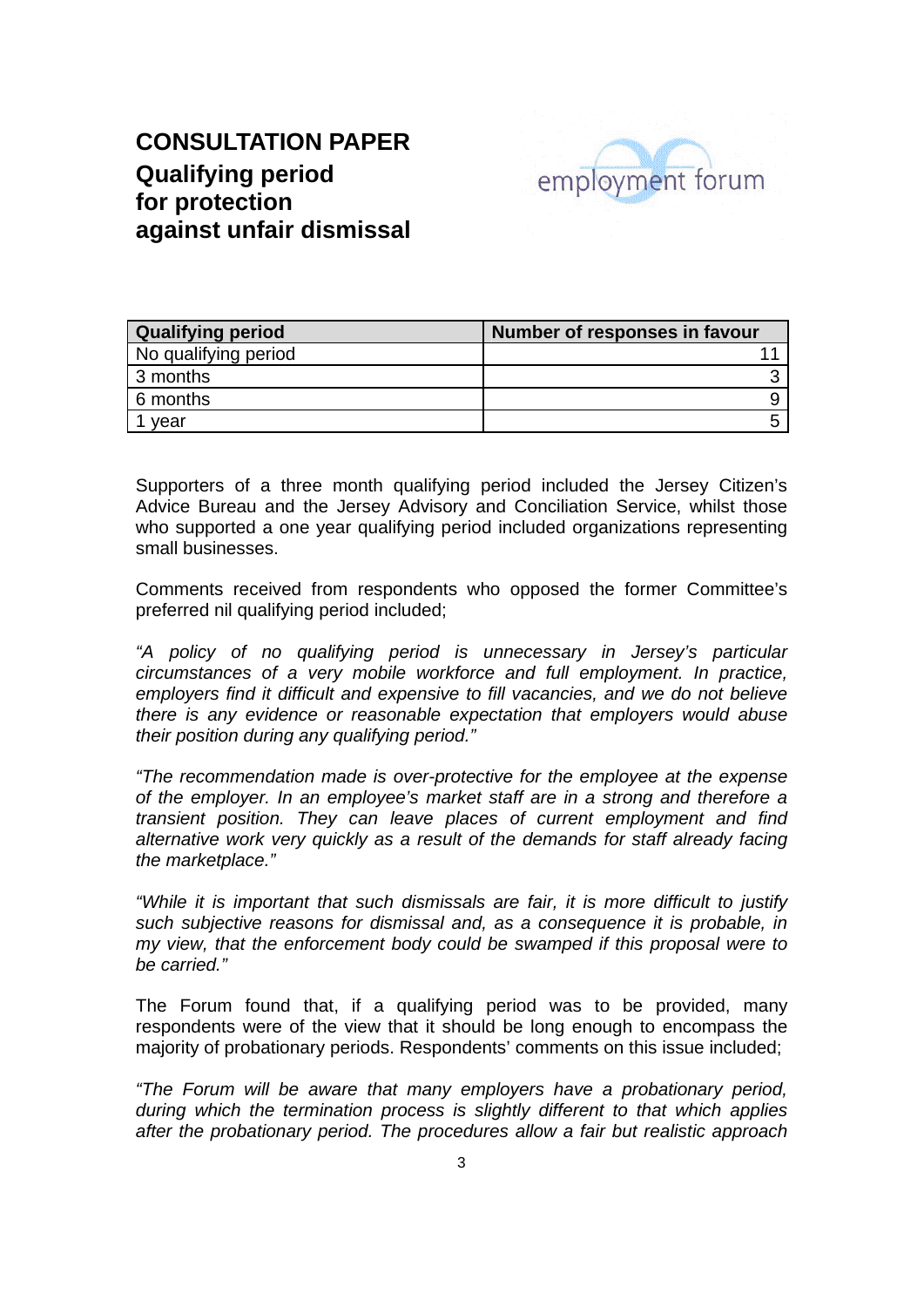

*where new employees are not found to be suited to the role or the organisation. Having no qualifying period would potentially put these probationary periods at risk."* 

*"We believe that "no qualifying period" would effectively render probationary periods useless. It is not a question of the employer wanting to be unfair from the start of employment, more a question of ensuring that the person fits the job and vice versa."* 

*"During the probationary period "the employer has the opportunity of monitoring the individual's contribution and possibly reflecting on the fact that he or she might have "got it wrong" and the probationer is unsuited to the position for any number of reasons. In this circumstance one could readily foresee the possibility of a significant number of vexatious claims of unfair dismissal."* 

*"We have a six month probationary period and on rare occasions we will use this to allow us to exit staff who have not met our expectations for one reason or another. This is obviously following a rigorous process to give them the opportunity to improve but without us having to use a protracted disciplinary process which is both costly in terms of time and expenditure."* 

The Forum concluded in its recommendation to the former Committee that employees should have six months' service with their employer to be entitled to protection against unfair dismissal.

In view of the concern that short fixed-term contract and seasonal workers would never acquire protection against unfair dismissal and the need to provide an equitable system for the high proportion of these workers in Jersey, the Forum recommended that provision should be made for protection against unfair dismissal where an employee has served two-thirds or more of a short fixed-term contract.

### **States Proposition for a nil qualifying period**

Shortly prior to the States' debate of the draft Employment (Jersey) Law 200- in July 2003, Senator Edward Vibert presented an amendment<sup>3</sup> that would, if adopted by the States, have removed the qualifying period for protection against

 3 P.55/2003(Amd)(2) www.statesassembly.gov.je/AssemblyPropositions/2003/46987-32168-972003.pdf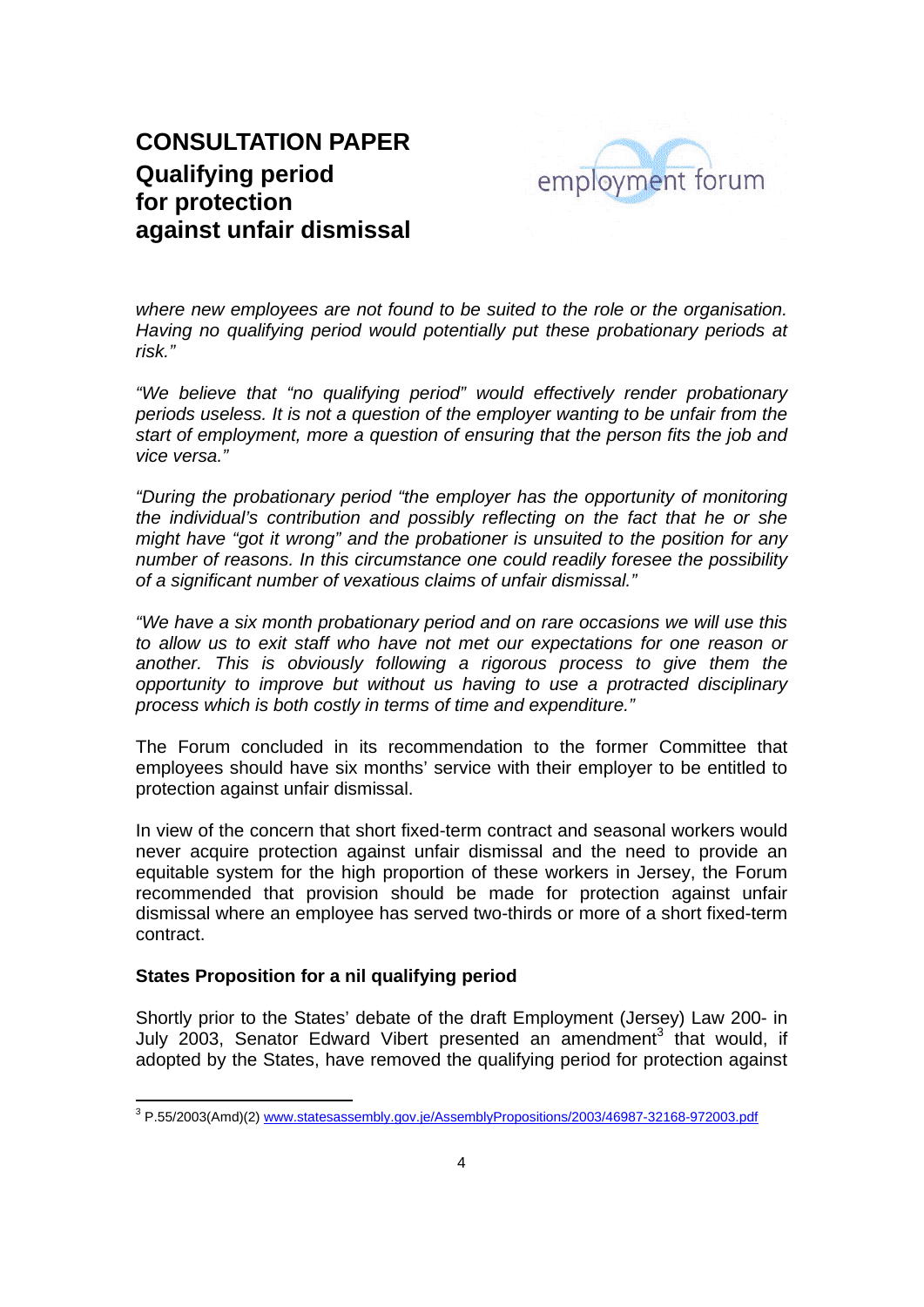

unfair dismissal at Article 73 of the Law. His view was, *"it is discriminatory for an employer to be able unfairly to dismiss an employee who has worked for less than six months for the employer. Many people who have worked for less than six months for an employer are often the most vulnerable in our society - younger people starting out on their careers."*

Deputy Patrick Ryan opposed the amendment; he stated that extensive consultation had been undertaken and that the amendments would compromise the willingness of businesses, particularly smaller ones, to take on new employees. Deputy Ryan lodged Senator Vibert's amendment "au Greffe" so that it could not be debated by the States on the same date as the Employment Law. This meant that the debate on the Employment Law continued and the Proposition for a nil qualifying period was not debated by the States.

#### **The Employment (Jersey) Law 2003**

The Employment Law requires employees to have served 26 weeks continuous service, ending with the effective date of termination, to qualify for protection against unfair dismissal. The Law enables a different qualifying period to be set by Ministerial Order.

#### *Exceptions*

There are two exceptions to the 26 week qualifying period:

- 1. **Automatically unfair dismissals**: In circumstances that are regarded as automatically unfair, an employee is protected against unfair dismissal from day one of employment, which means that there is no requirement for a qualifying period of service and no upper age limit. These circumstances are specified in the law and include dismissal on any of the following grounds;
	- a) Being or proposing to become a member of a trade union, taking part or proposing to take part in the activities of a trade union with the consent of the employer, or refusing or proposing to refuse to be or remain a trade union member, or taking part in official industrial action.
	- b) Asserting or bringing proceedings against an employer to enforce a statutory right e.g. statement of terms of employment or to require the payment of the minimum wage.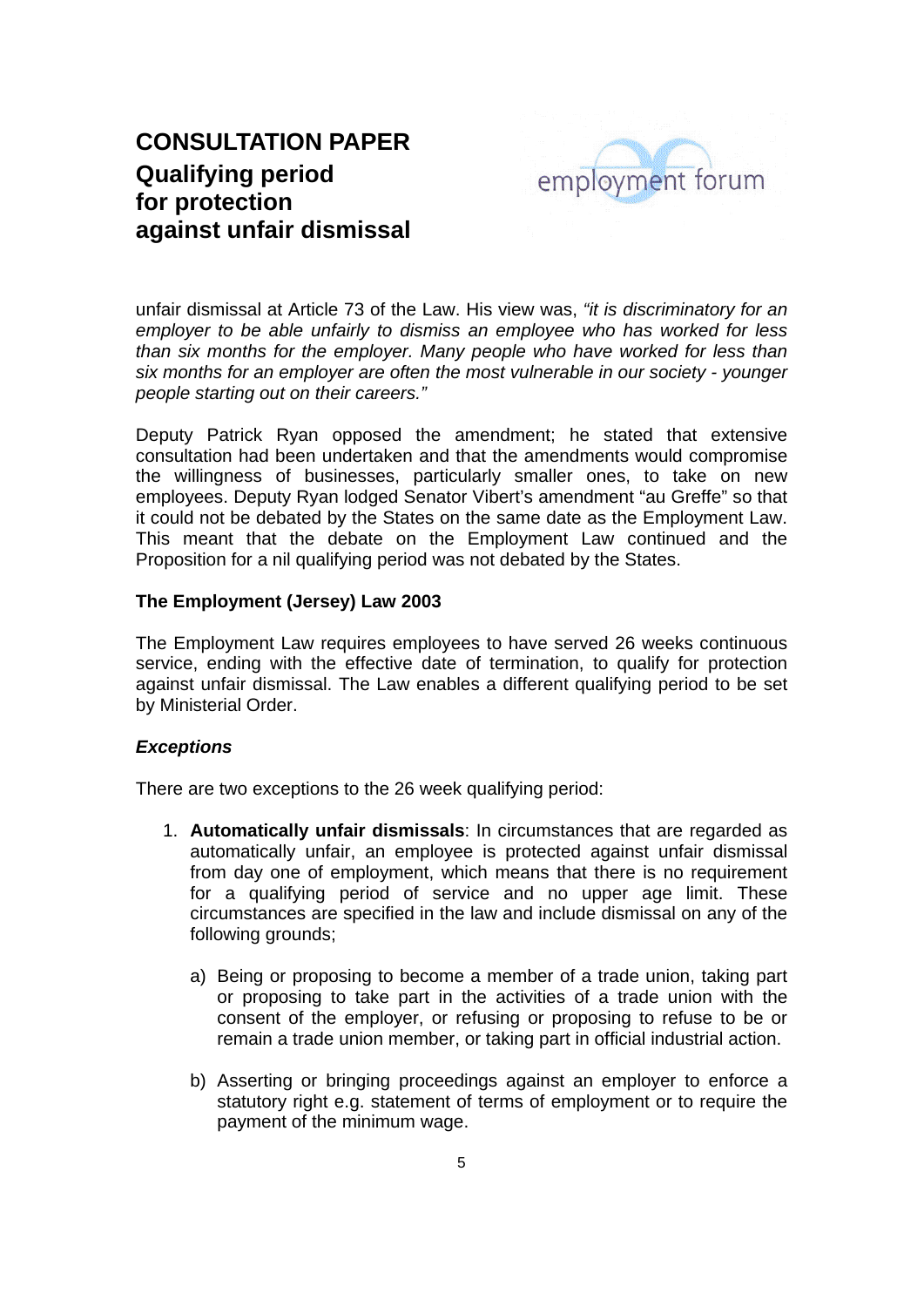

- c) Selection for redundancy on grounds related to union membership or activity, or where the circumstances of the redundancy applied equally to other employees who have not been made redundant and it can be shown that the employee was selected after asserting a right under (b).
- d) Representing, or proposing to represent, another employee in a disciplinary or grievance hearing, or for asserting the right to be represented in such a hearing.
- 2. **The 'two-thirds rule'**: Fixed term contract employees who are employed under contracts for 26 weeks or less are protected against unfair dismissal once they have completed at least two-thirds of their fixed term by the effective date of termination, subject to them having a minimum of 13 weeks continuous service.

#### *Probationary periods*

It is reported that, before the Employment Law came into force in 2005, probationary periods for new employees were commonly, in some industries, six months. When the Employment Law came into force, the Jersey Advisory and Conciliation Service (JACS) advised employers to consider setting a shorter probationary period (e.g. 20 weeks) to allow the employer sufficient time to follow due process with an employee before making any decision to terminate employment prior to the 26 week qualifying period. In JACS' experience, many terms and conditions of employment in Jersey have been amended accordingly to provide a shorter probationary period.

### **SECTION 3 - OTHER JURISDICTIONS**

### **UK**

In the UK, the right to complain of unfair dismissal has always been dependent on the employee establishing a qualifying period of service (other than automatically unfair dismissals). That period was increased from one year to two years in 2012.

The large number of categories of dismissal where there is no qualifying period of service generally reflect those unfair dismissal rights introduced to underpin the provision and enforcement of other important statutory rights. They include;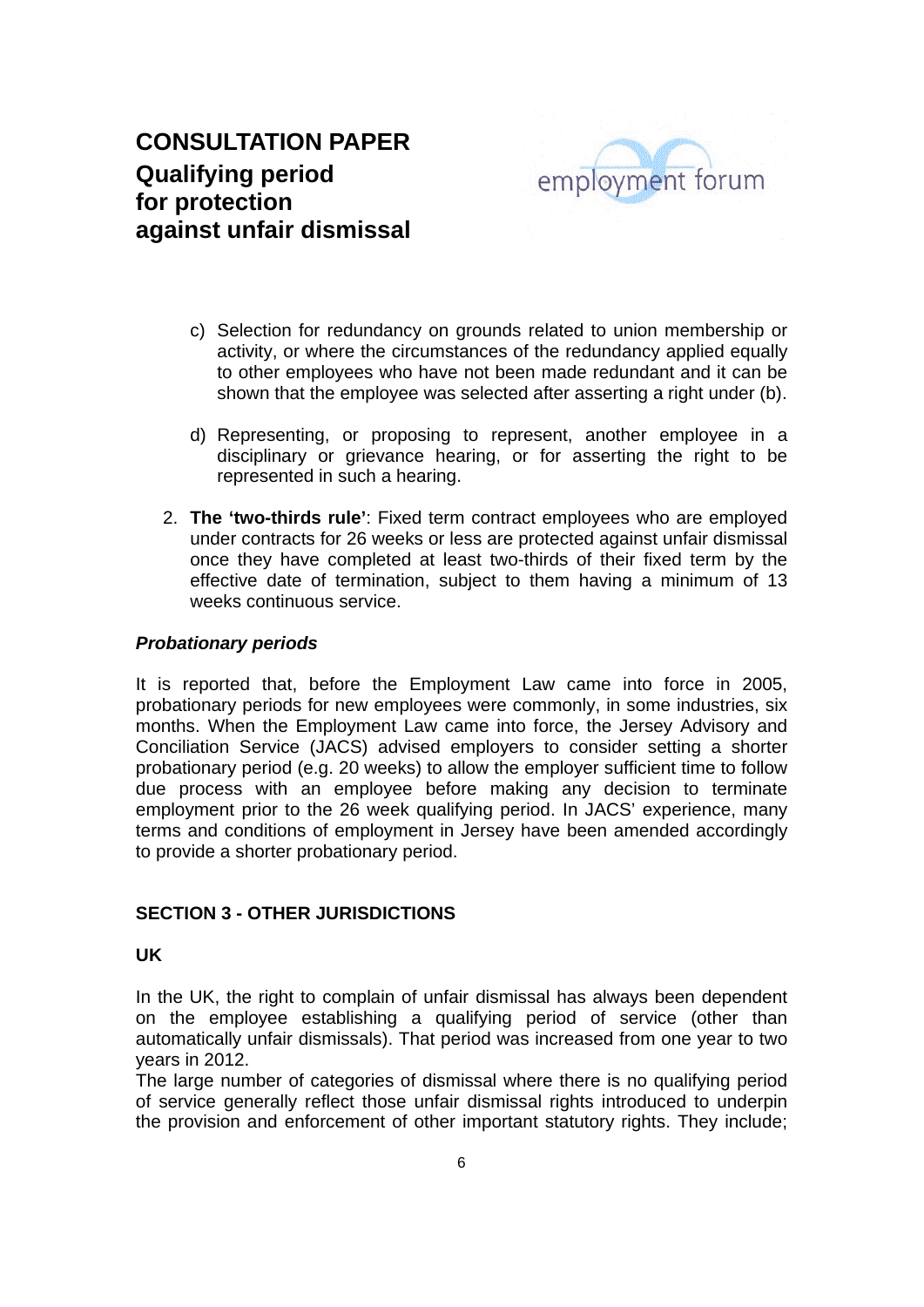

maternity and parental leave rights; minimum wage rights; trade union membership and activities; working time and holiday entitlements; health and safety protections; "whistle blowing" and "protected" industrial action.

The qualifying period has often been amended in the UK and it has ranged from 26 weeks to two years since the protection was introduced in 1971, as set out in Table 2.

### **Table 2**

| <b>UK Qualifying period</b>                                         |      |
|---------------------------------------------------------------------|------|
| 2 years                                                             | 1971 |
| 6 months                                                            | 1974 |
| year                                                                | 1979 |
| 1 year (or 2 years if the employer employs fewer than 20 employees) | 1980 |
| 2 years (not restricted as above)                                   | 1985 |
| year                                                                | 1999 |
| years                                                               | 2012 |

In the 1990s, the two year qualifying period was challenged in the Seymour-Smith $4$  litigation as being indirectly discriminatory to women. This was on the basis that a two year qualifying period had a disparate impact on women because the proportion of women who would be adversely affected (in 1991 when the case was first brought) was higher than the proportion of men who would be adversely affected. The House of Lords ultimately found that the two year qualifying period was indirectly discriminatory; however it found that the discrimination was justified because that qualifying period had been introduced as a measure to encourage increased employment. The UK Government reduced the qualifying period to one year in 1999.

With effect from 6 April 2012, the qualifying period for protection against unfair dismissal increased from one to two years' continuous service. An employee who has qualified for unfair dismissal protection prior to the law changing does not lose that protection.

The UK Government's stated rationale for the latest increase is to make a positive impact on business confidence and thereby boost growth. The Department for Business Innovation and Skills (BIS), in its impact assessment on

 4 R v Secretary State for Employment (ex parte Seymour-Smith and Perez)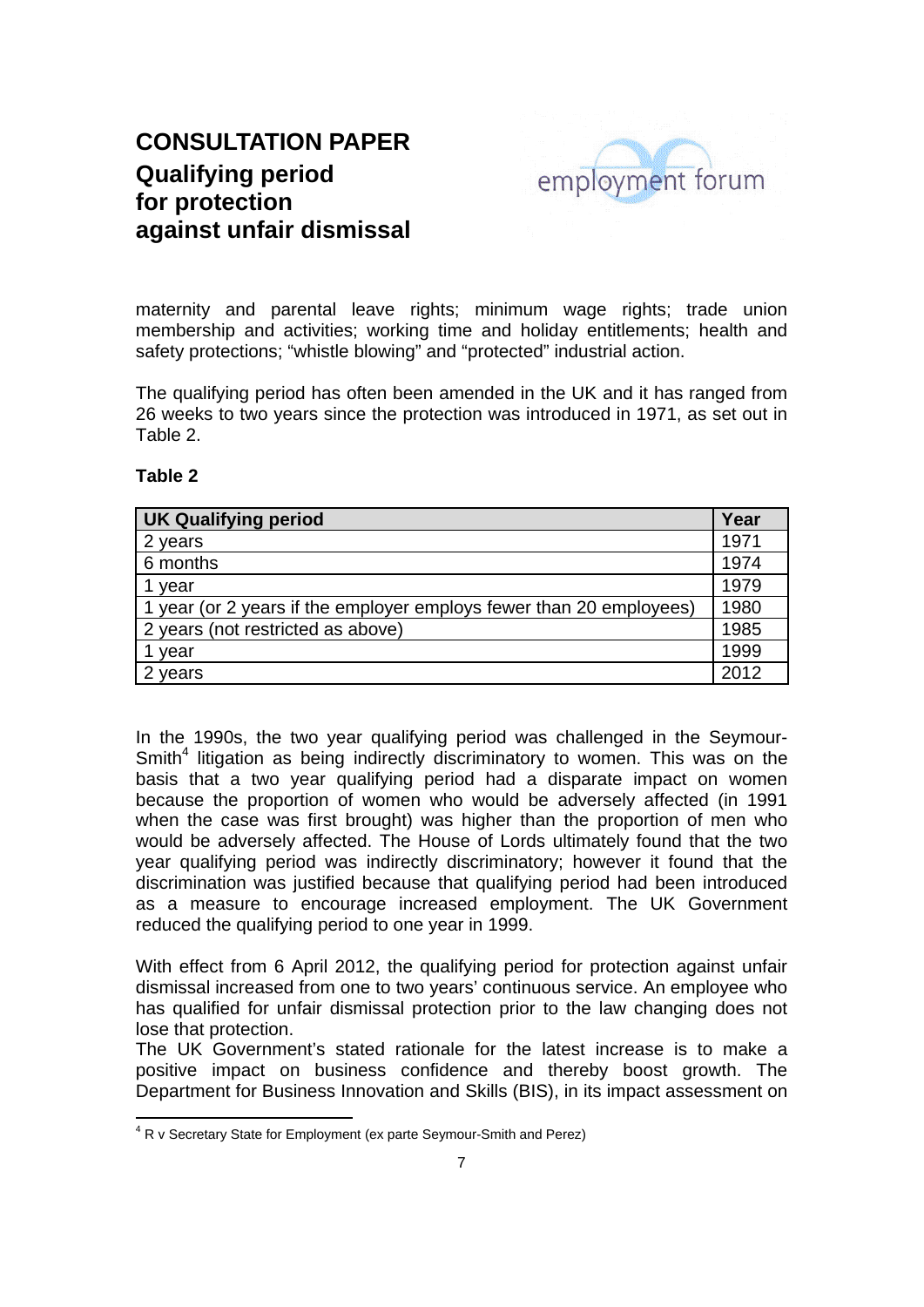

Resolving Workplace Disputes<sup>5</sup>, stated that a one year qualifying period for protection against unfair dismissal brings sufficient additional risk to an employer which is great enough in some instances to deter firms from employing additional staff and therefore acts as a potential barrier to growth and employment. A one year qualifying period was considered to be insufficient to allow an employer to fully assess an employee's performance and to resolve any problems.

#### **Isle of Man**

The qualifying period for protection against unfair dismissal in the Isle of Man has remained at one year since the legislation was introduced in 1991.

When the Forum was preparing its consultation on unfair dismissal in 2001, the Forum was advised that the Isle of Man was considering reducing its qualifying period from one year to nine months. There have also been calls in the Isle of Man for the qualifying period to be reduced to three months.

#### **Guernsey**

The qualifying period for protection against unfair dismissal in Guernsey is one year. When Guernsey's Employment Protection (Guernsey) Law 1998 came into force in early 1999, it set a two year qualifying period of employment, which matched the UK qualifying period at the time. The UK qualifying period was reduced to one year later in 1999.

The Employment Protection Law was reviewed in 2004 and the recommended move to a one year qualifying period came into force in 2006. The main considerations for Guernsey in reducing its qualifying period were to maintain competiveness for businesses in recruiting staff and the potential disadvantage to an employee who works for a UK company but works in Guernsey for the first two years of their employment. There was support from both employer and employee groups for the change. The lower qualifying period was estimated as potentially leading to an additional eight to ten complaints to the tribunal each year.

Guernsey is currently keeping a 'watching brief' on the UK. Increasing the qualifying period to two years would potentially have 'disallowed' only four Tribunal complaints, out of 60 notified, during 2012.

 <sup>5</sup> www.bis.gov.uk/assets/biscore/employment-matters/docs/r/11-1381-resolving-workplace-disputes-finalimpact-assessment.pdf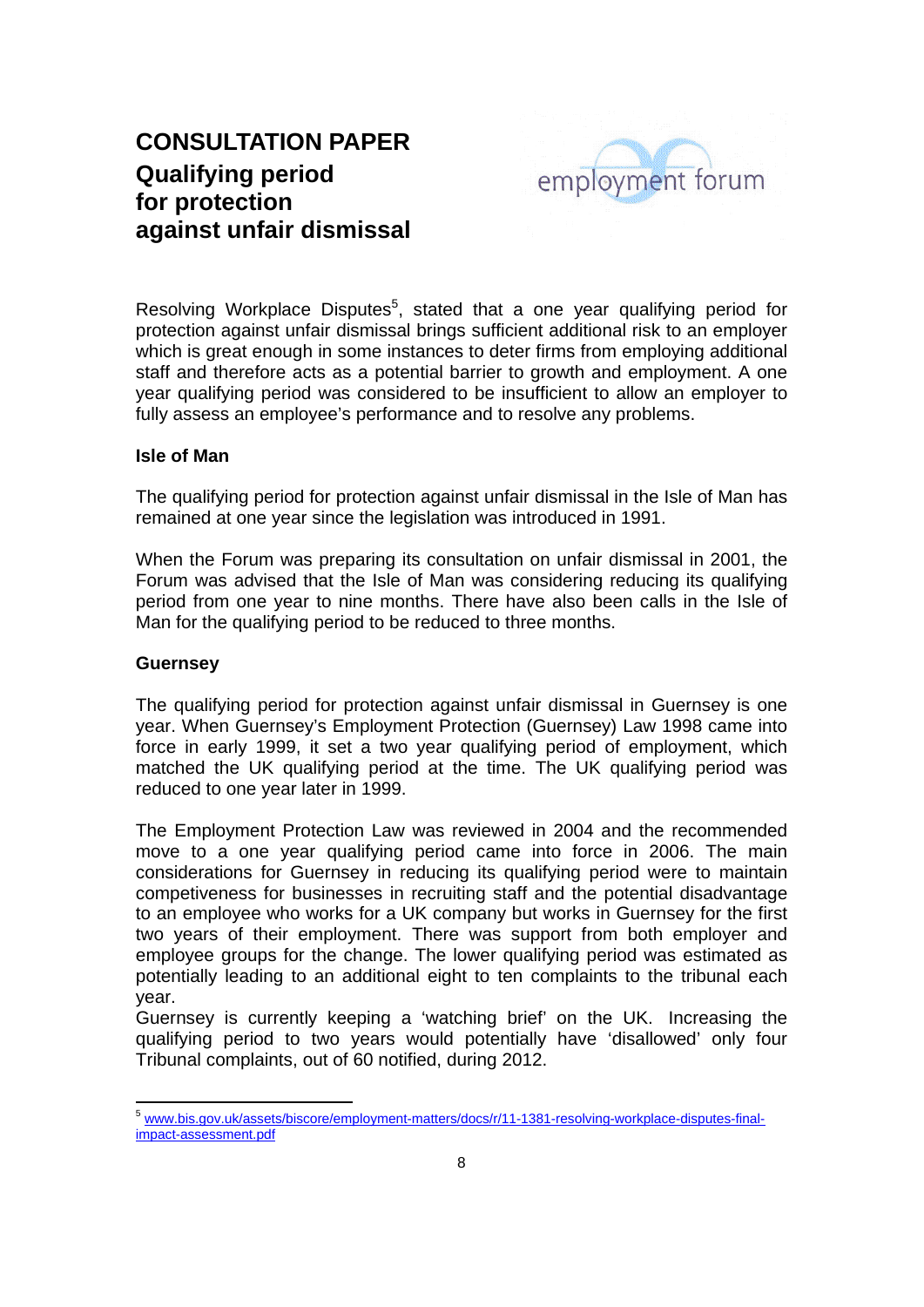

#### **Northern Ireland**

The qualifying period for protection against unfair dismissal in Northern Ireland is one year. As part of an 'Employment Law Review' consultation in May 2012<sup>6</sup>, the Department for Employment and Learning (the 'DEL') sought the views of stakeholders as to whether the qualifying period for protection against unfair dismissal should be increased from one year to two years.

The DEL sought evidence to support the views of employer representative bodies that an increase in the qualifying period would encourage companies to hire more staff, and reduce the number of tribunal claims.

The DEL's response to stakeholders' views was published in November 2012<sup>7</sup>. Employers and employer bodies were in favour of the proposal, arguing that:

- A one year qualifying period acts as a deterrent to employers taking on new employees,
- A two year qualifying period would allow for a full assessment of an employee's effectiveness, and
- There is a need to be competitive with the rest of the UK (a lower qualifying period may be a negative factor for investors when they are considering location options for investments).

A large number of respondents, including worker representatives, advisers, solicitors and trade unions were opposed to an increase in the qualifying period for the following main reasons:

- There is a lack of convincing evidence that a one year qualifying period deters employment and is therefore a barrier to growth.
- It could lead to an increase in the overall number of tribunal claims, as more employees might choose to take discrimination cases, which can be lodged from day one of employment and which can be more complex and costly.
- An increase in the qualifying period would be counter-productive to good industrial relations.

<sup>&</sup>lt;sup>6</sup> www.delni.gov.uk/employment-law-discussion-paper.pdf

www.delni.gov.uk/employment-law-discussion-paper-departmental-response.pdf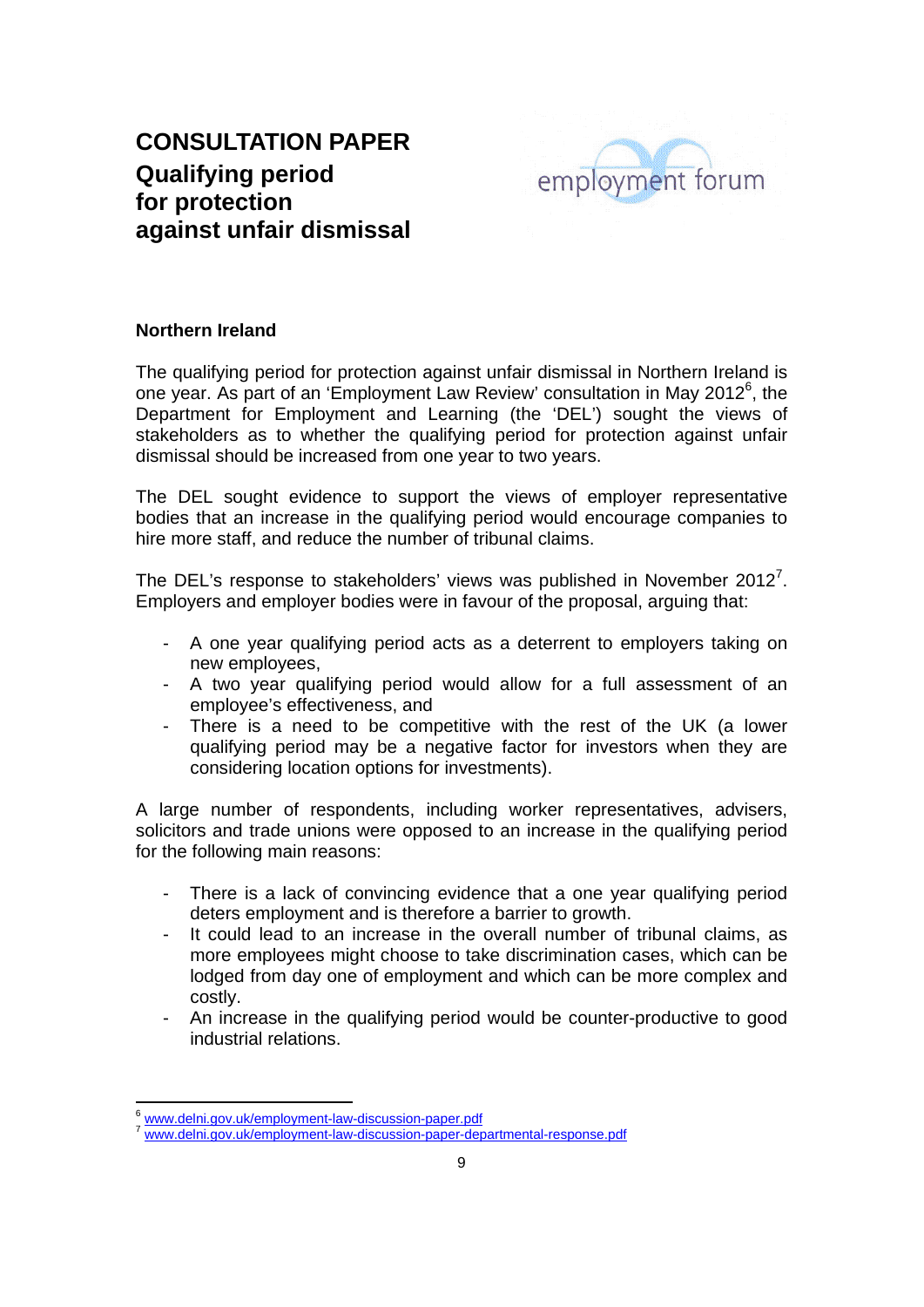

- There might be a disproportionate impact on ethnic minorities, younger workers and women, particularly those in part-time employment
- Such a move could lead to a 'hire-and-fire' culture.
- A risk that workers in a more uncertain employment situation will be less likely to spend in the local economy.

The DEL concluded that there is a genuinely held view by employers and employer representatives that, to remain competitive with the rest of the UK and promote business confidence, the qualifying period should be increased. The DEL noted, however, there is a lack of evidence to support the contention that increasing the qualifying period would increase jobs and employment.

The DEL plans to conduct an impact assessment to establish whether there is a causal link between the extent of the qualifying period for unfair dismissal and the following factors: growth in employment, level of inward investment, and volumes of tribunal claims. Policy proposals will then be developed and consultation will be undertaken in 2013.

#### **SECTION 4 – STATISTICS AND EVIDENCE**

The Forum is seeking evidence that the length of the qualifying period for protection against unfair dismissal has, or could have, an impact on growth in employment and volumes of claims to the Tribunal.

#### **Growth in employment**

In terms of whether a longer qualifying period will lead to an increase in the number of people in employment and the creation of new jobs**,** the BIS impact assessment notes that *"it is not possible to directly quantify the likely impact on business confidence and in turn on hiring behaviour"*, and that *"detecting any effect is challenging"*.

In response to the latest increase in the qualifying period in the UK, the Trades' Union Congress (TUC) has commented that, *"while the qualifying period for unfair dismissal rights in the UK has fluctuated over time, the TUC believes there is no evidence that a shorter qualifying period has led to job losses or has constrained recruitment. Since 1999 when the qualifying period was last reduced*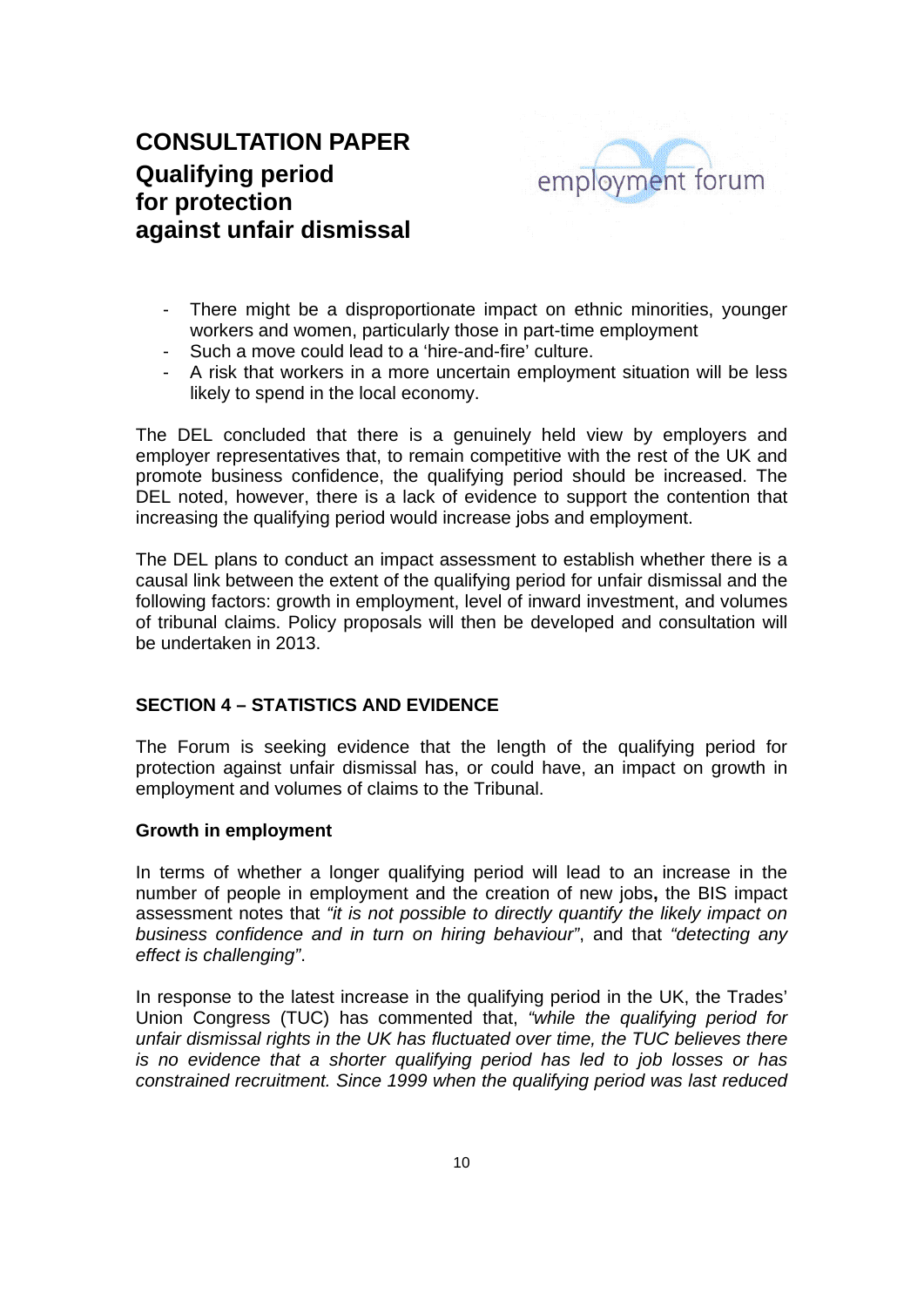

*from two years to 12 months, more than 1,750,000 extra jobs have been created*  in the UK. $^{8n}$ 

A survey of more than 600 employers undertaken in the UK by Eversheds<sup>9</sup> revealed that employers were doubtful as to whether an increase of the qualifying period would meet the stated aim of giving businesses more confidence to recruit. A survey of employers conducted by Pannone<sup>10</sup> found that, whilst 83 percent of employers broadly welcomed the increase, only 17 percent of employers said that it would encourage them to hire more employees than they would previously have.

A survey of employers undertaken by the Jersey branch of the Chartered Institute of Personnel and Development in 2012 found that two thirds (67%) of the employers that responded felt that unfair dismissal rights should be reviewed. Comments relating to the 26 week qualifying period included that it *"urgently needs to be reviewed as I think it stops employers from employing more staff as the risk is higher"*, and "*we need to encourage new start-ups and the 6 month trigger does not encourage head count growth."*<sup>11</sup>

A longer qualifying period for protection against unfair dismissal could be one of many factors that an employer might take into account in deciding whether to employ more staff. Other factors that might impact on such a decision include;

- Whether more staff are required to deal with the level of business activity
- Whether levels of business activity are expected to change in the future
- The capacity of the business to deal with future business activity
- Whether profits can sustain additional staff.

The Jersey Business Tendency Survey  $(BTS)^{12}$ , undertaken by the States Statistics Unit, provides qualitative information about the Island's economy by producing a set of ten indicators. The BTS for December 2012 shows that, across all sectors of the economy, all ten indicators continued to be negative. Three of the most strongly negative indicators were:

<sup>&</sup>lt;sup>8</sup> www.tuc.org.uk/equality/tuc-20858-f0.cfm<br>
<sup>9</sup> http://press.eversheds.com/Latest-views/Eversheds-comment-Increase-to-the-qualifying-period-for-<br>
<u>protection-from-unfair-dismissal-due-to-commentio-effect-b56.aspx</u>

<sup>&</sup>lt;sup>10</sup> www.hrmagazine.co.uk/hro/news/1019160/tribunal-revamp-won-t-boost-jobs-employers<br><sup>11</sup> www.cipd.co.uk/NR/rdonlyres/E6E35A41-9F5D-4023-A4E0-<br>16291C92B0BC/0/CIPDEmploymentLa<u>wReviewDec12.pdf</u>

http://gov.je/Government/Pages/StatesReports.aspx?ReportID=832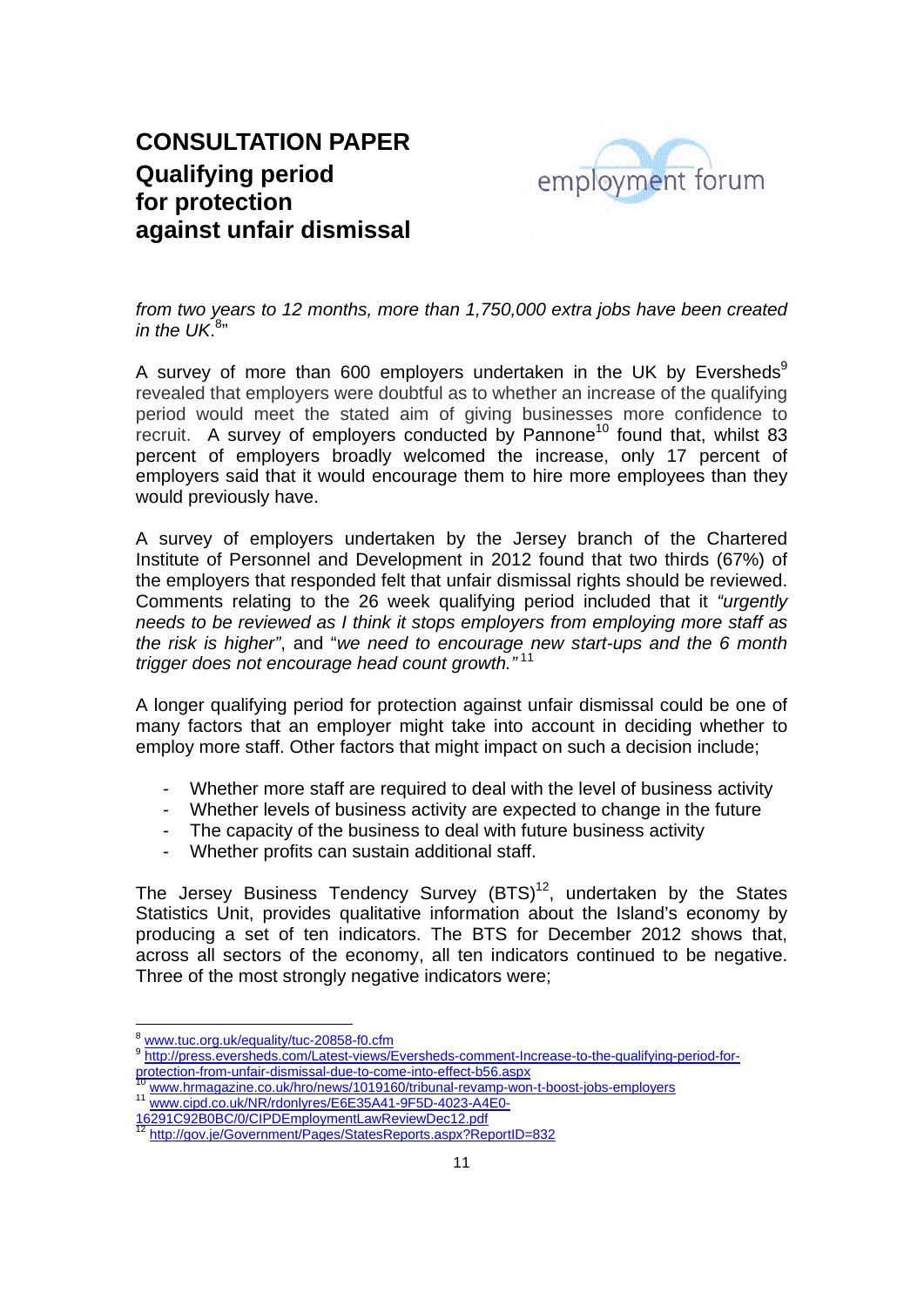

- business optimism (confidence or optimism about the overall business situation in the employers' particular sector)
- capacity utilisation (e.g. the business is busier or quieter than normal)
- profitability.

Indicators were also negative for;

- business activity (the total amount of work undertaken, e.g. turnover)
- future business activity (employers' expectations for the next 3 months)
- new business (including new clients, new orders and new contracts)
- employment (the number of employees employed on average)
- future employment (employers expectations for the next 3 months).

The proportion of business in all sectors reporting a decline in business activity compared with three months previously was 19 percentage points more than the proportion of businesses reporting an increase. Forty-three percent of all businesses reported 'no change' in business activity, 58 percent reported 'no change' in employment, and 64 percent reported 'no change' in future employment.

For the non-finance sectors, all ten indicators were negative; nine of those indicators were at similar negative levels to those recorded in the previous quarter. Profitability and business optimism were the most strongly negative. For the construction sector, all indicators remained strongly negative. Six of the ten indicators for the wholesale and retail sector declined in the last quarter; capacity utilisation, profitability and business optimism were the most strongly negative indicators. In the last quarter, 64 percent of businesses in construction and 54 percent of businesses in wholesale and retail reported a decrease in business optimism.

Given the negative indications around business activity, profits, employment and future expectations, it is unclear whether a longer qualifying period for protection against unfair dismissal would be one of the main factors that would influence an employer in deciding whether to employ more staff.

Noting that the UK government has concluded that it is not possible to quantify whether extending the qualifying period would impact on business confidence or job opportunities, the Forum hopes to receive evidence from the responses to this consultation to help determine whether the qualifying period is a critical factor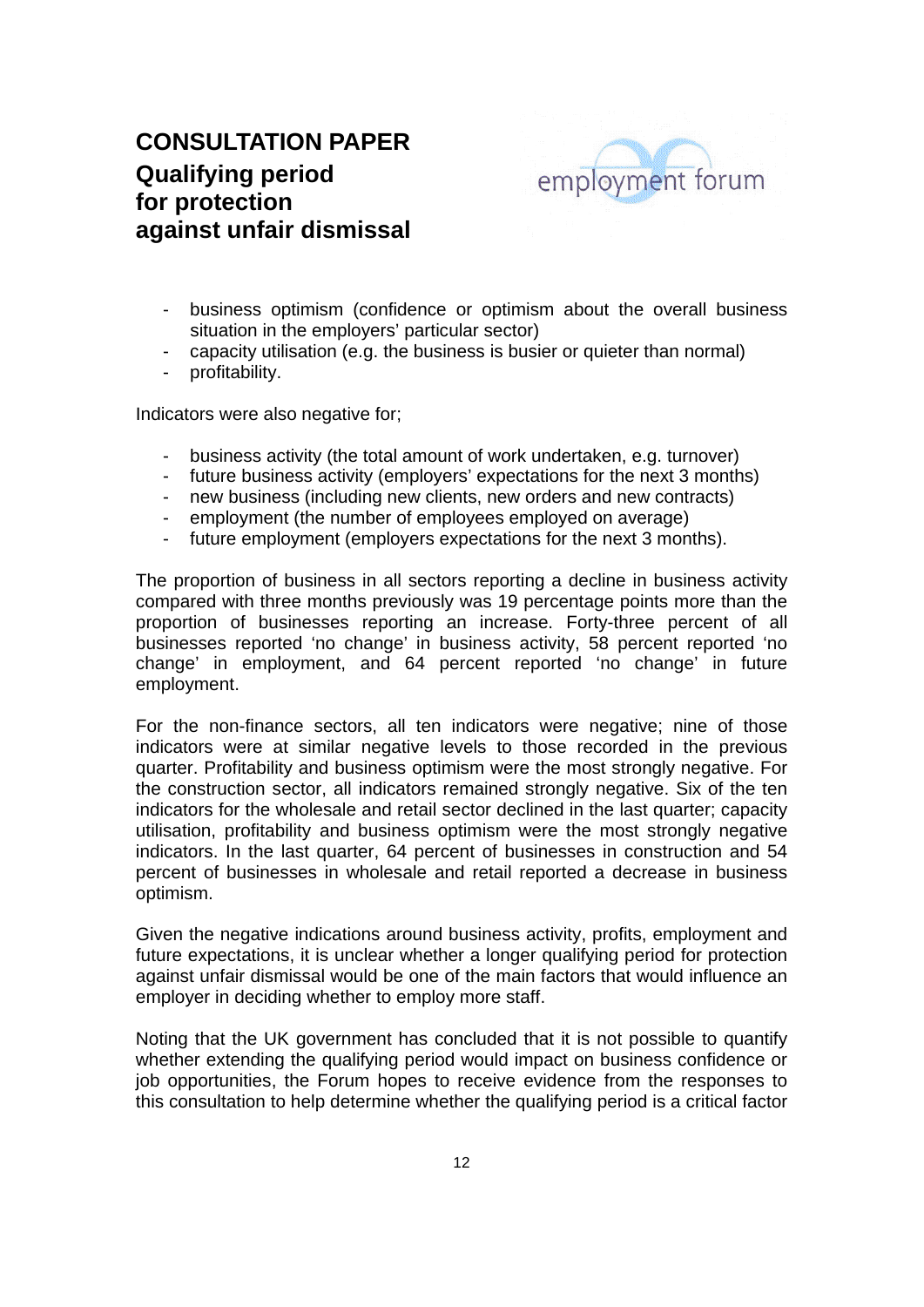

in decisions about employing staff and what difference a change to the qualifying period could make to employers and employees.

### **Volumes of Tribunal claims**

The Forum understands that employers have expressed concern about the burden on businesses, both in terms of cost and manpower, when an employee submits a complaint to the Tribunal. According to the latest Annual Report of the Tribunal<sup>13</sup>, during the period 1 July 2011 to 30 June 2012, the Tribunal received 178 complaints, 16 fewer complaints than in the previous reporting period, a decrease of eight percent. The Tribunal received only two more complaints in this reporting year than it had received during its first year of operation (2005-2006).

During 2012, 150 complaints were registered with the Employment Tribunal that included a complaint of unfair dismissal. In 81 of those complaints, an outcome was recorded in the Tribunal register during 2012 (this includes complaints that were ongoing, struck out, or found in favour of the applicant or the respondent and excludes complaints that settled or were withdrawn). The length of service of those 81 complainants is shown in Table 3. Of those complainants, 84 percent had 1 years' service or more and 70 percent had two or more years' service.

#### **Table 3**

|                                                                     | 2012 |
|---------------------------------------------------------------------|------|
| Complainants with less than 26 weeks' service                       |      |
| Complainants with 26 weeks' or more, but less than 1 years' service | 12   |
| Complainants with 1 year or more, but less than 2 years' service    |      |
| Complainants with 2 or more years' service                          | 57   |
| No length of service recorded                                       |      |
| <b>Total</b>                                                        |      |

Based on the register of complaints submitted to the Tribunal in 2012, the number of unfair dismissal complaints submitted to the Tribunal could have been;

- 19 percent fewer if the qualifying period was increased to one year
- 35 percent fewer if the qualifying period was increased to two years.

 <sup>13</sup> www.jerseyemploymenttribunal.org/Docs/021112%20-%20ANNUAL%20REPORT.pdf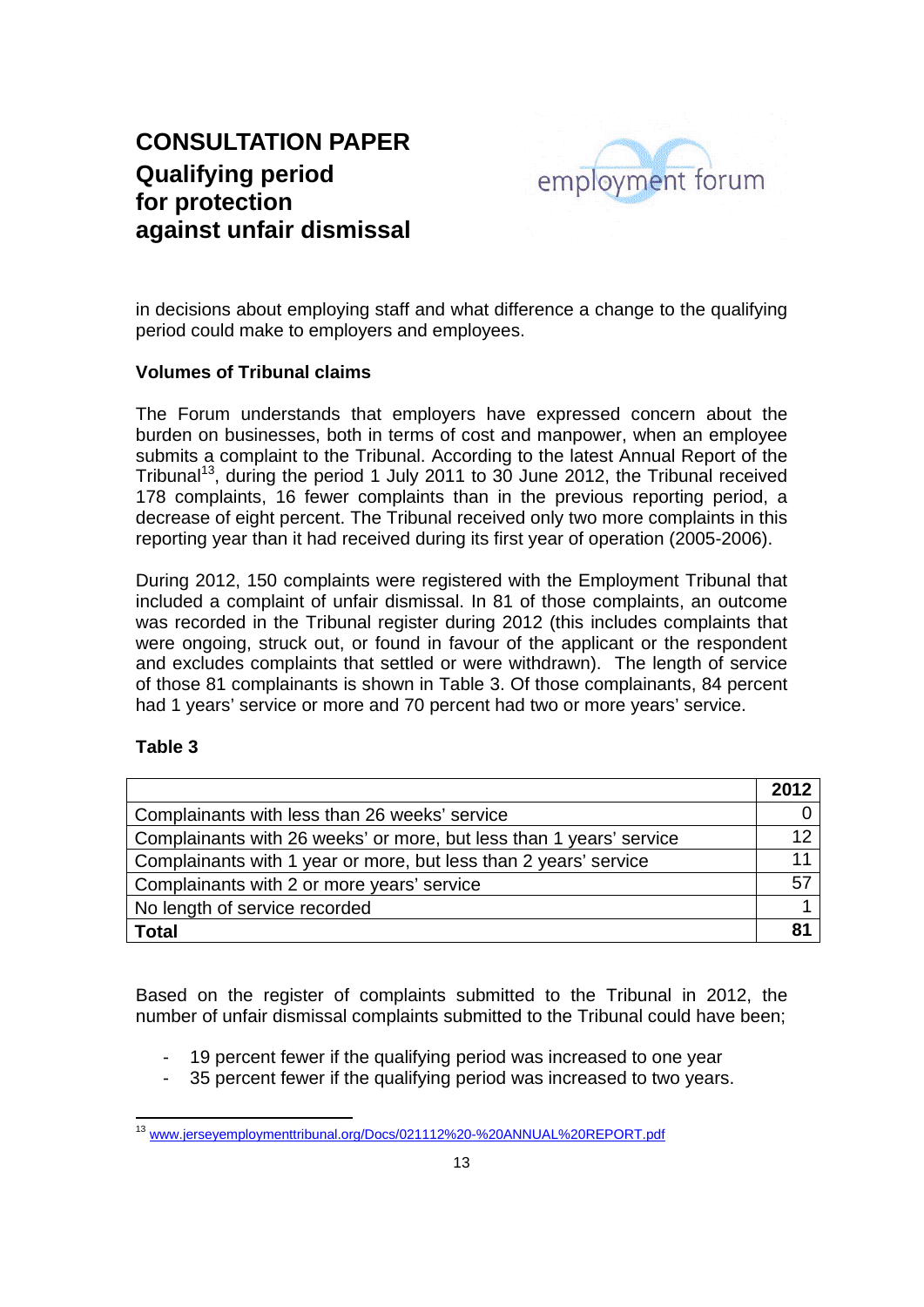

Based on the same figures, the number of unfair dismissal cases dealt with by the Tribunal could have been;

- 15 percent fewer if the qualifying period was increased to one year
- 28 percent fewer if the qualifying period was increased to two years.

This gives some indication of the potential reduction in Tribunal complaints and hearings. However, it must be borne in mind that any change in the qualifying period is unlikely to impact on the figures to the extent described if those complainants who do not qualify for protection against unfair dismissal present other complaints that do not rely on a qualifying period of service (e.g. payment of wages and holiday pay). Of the 81 unfair dismissal complaints presented to the Tribunal in 2012 (that were not settled or withdrawn), 57 percent included at least one other complaint in addition to the complaint of unfair dismissal.

Eversheds' survey of more than 600 employers in the UK found that 78 percent of employers believed that raising the qualifying period would result in a reduction in tribunal complaints. However, there are concerns in the UK that employees will instead submit tribunal complaints on other grounds for which the qualifying period does not apply, for example, discrimination and whistle-blowing. Even if such claims turn out to be weak, an employer is still put to the cost and time of defending the claim. Such claims generally involve more complicated questions of fact and law and may result in more complex and costly disputes than unfair dismissal complaints.

The UK's Department for Business Innovation and Skills (BIS) has estimated that the move to a two year qualifying period is likely to result in a modest reduction (1,600-2,100) in the number of tribunal claims. However, given the wide range of external variables, the BIS impact assessment has been unable to assess the likely impact of this policy proposal with any certainty or establish a direct link between the level of unfair dismissal claims and changes in the qualifying period.

#### **SECTION 5 – YOUR VIEWS**

The Forum does not intend to be prescriptive in terms of how stakeholders respond to this consultation. In providing your comments on the unfair dismissal qualifying period, you may wish to consider and respond to the following questions, which the Forum considers to be of particular relevance. The Forum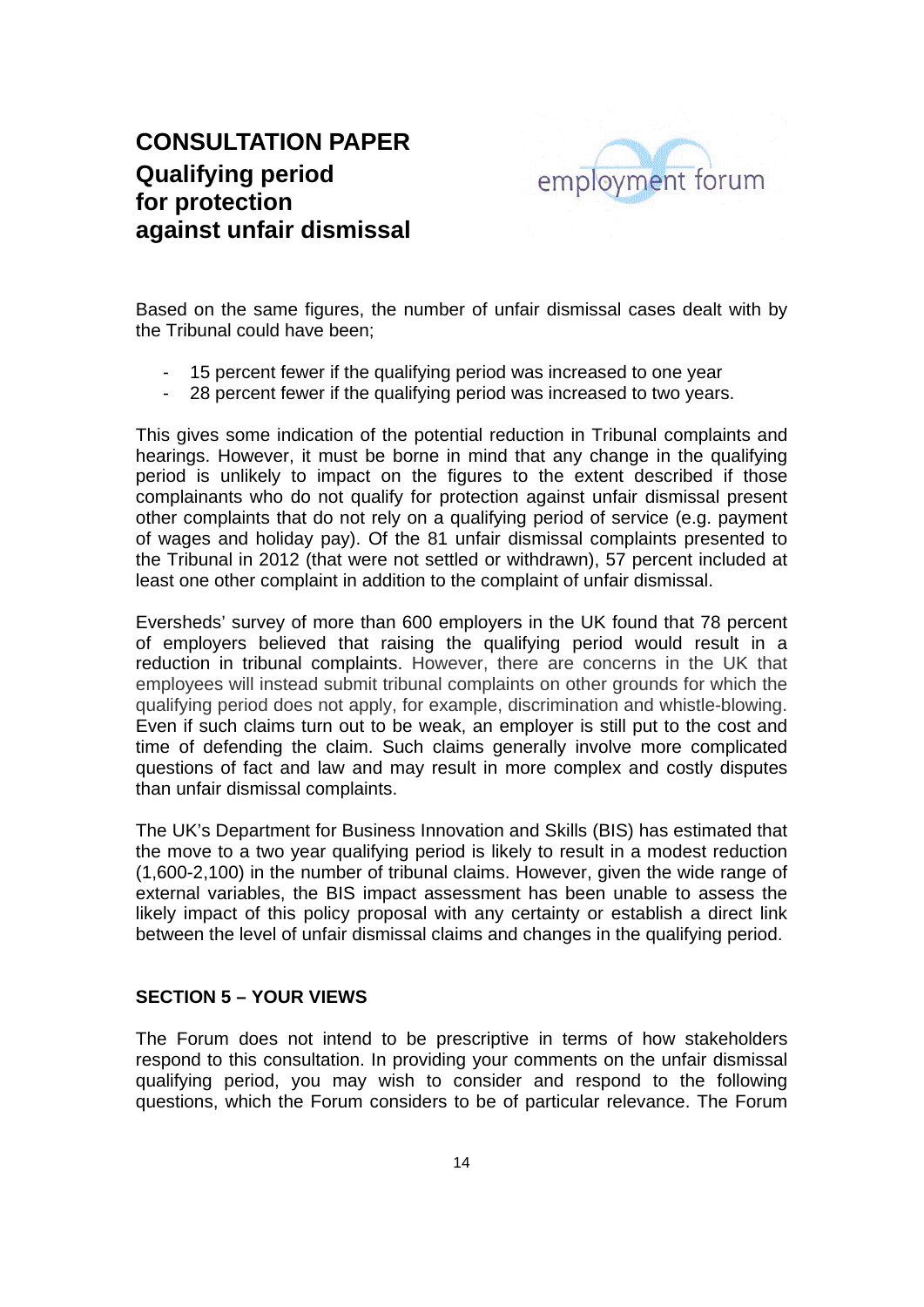

would particularly value any evidence to support any comments that you make about the potential impact on job opportunities and employment.

- 1. How important a factor do you think the 26 week qualifying period is when an employer is deciding whether to employ more staff?
- 2. Why might a longer qualifying period encourage employers to create new jobs or employ more staff?
- 3. If the qualifying period should be longer than 26 weeks, what period (or periods) do you think should apply?
- 4. What probationary periods are typically used in employment? Has there been an increase in the use of shorter probationary periods?
- 5. Does the 26 week qualifying period lead to early dismissals, just before the 26 week deadline, where there are no apparent fair reasons or procedures followed?
- 6. Is there any evidence of a link between the length of the qualifying period and growth in employment?
- 7. Is there any evidence of a link between the length of the qualifying period and volumes of Tribunal claims?
- 8. What other evidence could justify an increase in the qualifying period?
- 9. Are any particular groups likely to be disproportionately affected if the qualifying period is extended? In what ways?
- 10. Should the qualifying period of employment for protection against unfair dismissal be revised in any other way?
- 11. Are there any alternative proposals that merit consideration?

Questions for employers to consider -

1. Has the 26 week qualifying period been a barrier to you employing more staff? If yes, please explain why.